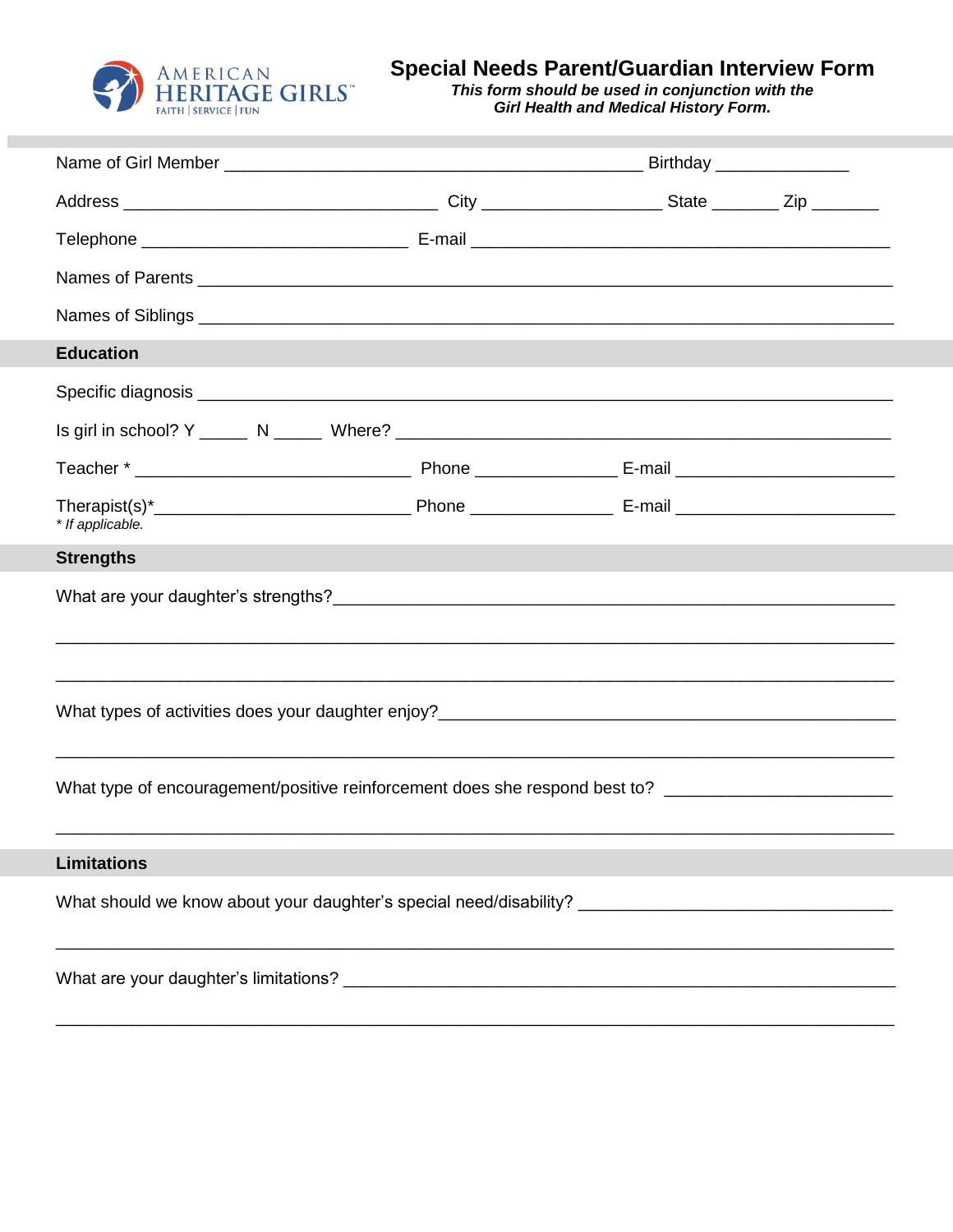## **Basic Needs**

| <b>DASIC NEEDS</b>                                                                                                                         |
|--------------------------------------------------------------------------------------------------------------------------------------------|
|                                                                                                                                            |
| Does she take care of her elimination needs? Y ____ N _____                                                                                |
| Does she feed herself? Y ______ N _____                                                                                                    |
|                                                                                                                                            |
| Are there any behavioral issues we should be aware of? Y_____N_____ If yes, please explain and tell us<br>how to best handle these issues. |
| <b>Assistive Devices</b>                                                                                                                   |
| Does she use a hearing aid? Y ______ N ______ Cane? Y _____ N _____                                                                        |
| Wheelchair? Y _____ N _____ Walker? Y _____ N ______ Artificial limbs? Y _____ N _____                                                     |
|                                                                                                                                            |
| <b>General</b>                                                                                                                             |
|                                                                                                                                            |
| How can AHG help support what your daughter is learning at home or school? _________________________                                       |
|                                                                                                                                            |
| How would you like your daughter's special need communicated to other Troop leadership, girls and/or<br>parents?                           |
|                                                                                                                                            |
|                                                                                                                                            |

Are you willing to aid in this communication?  $Y \_\_\_N$